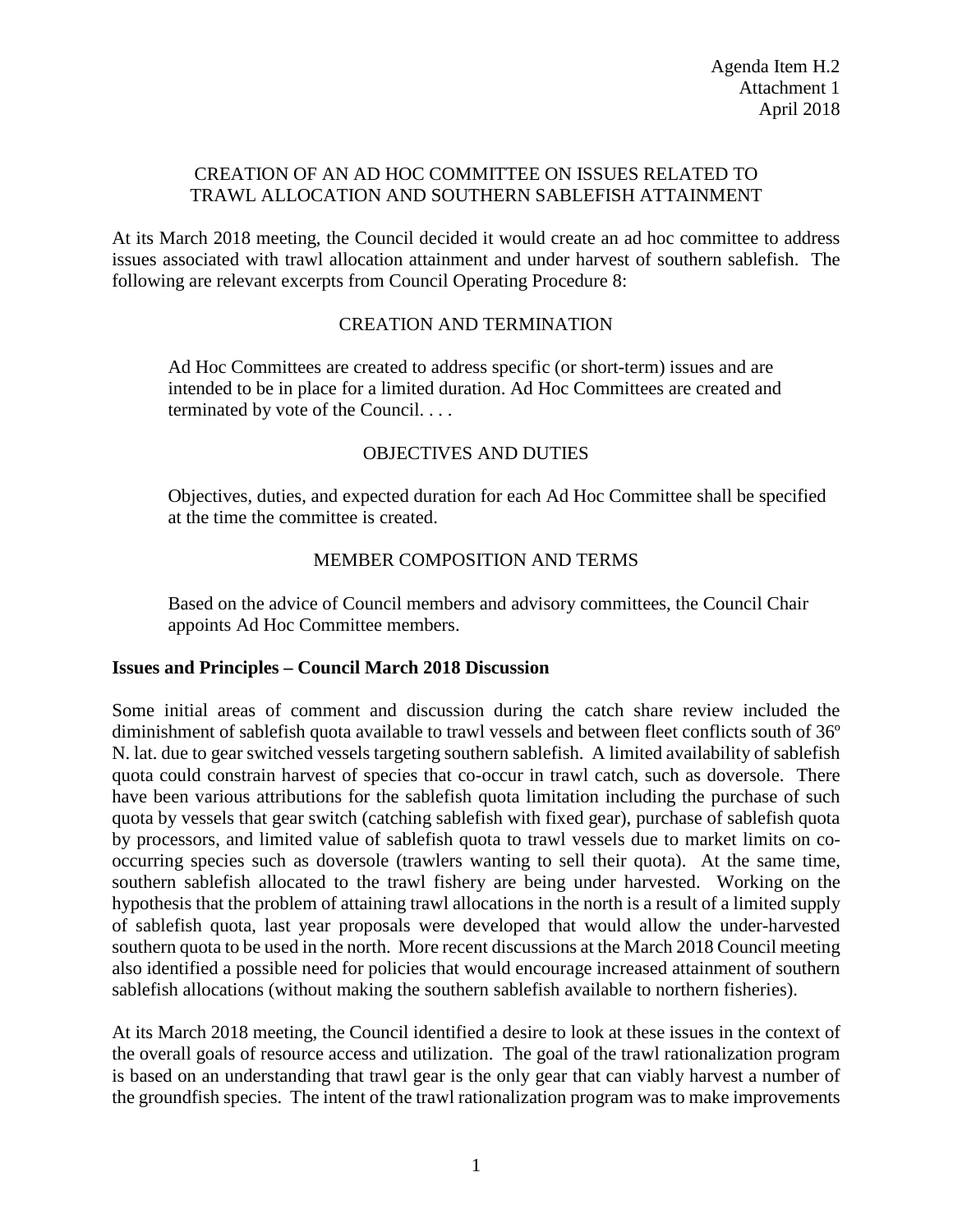to the performance of the trawl fishery to this end. The Council's desire is to carefully consider the cause of the allocation attainment problems and how solutions proposed to date or new solutions might address those problems.

Additionally, given the primacy of sablefish to the mixed stock fishery, even if gear switching is not a cause of the immediate attainment problem, consideration of a limitation might be appropriate in order to prevent future problems. Some sablefish is required to access other trawl caught species such that, over the long-term, unlimited gear switching is a potential problem. If unlimited gear switching were to become a problem, reversing conditions on which business plans are developed is disruptive and difficult. Therefore, a long-term view of conditions in the fishery, performance of the program, and proposed solutions needs to be taken in addressing current issues.

As these issues are addressed, Council members identified a number of additional factors that will need to be considered, including: the importance of sablefish to the overall economics of a trawl trip and the interest of buyers in that trip; the importance of trawl deliveries to maintaining markets (including markets utilized by tribal and other fisheries); conservation impacts; potential fleet conflicts that might occur with the geographic redistribution of coastwide sablefish harvest; and implementation costs and challenges for any potential solutions. With respect to the last of these, NMFS participation in discussions will be critical.

Council members noted that the [November 2017 CAB report](https://www.pcouncil.org/wp-content/uploads/2017/11/F2a_Sup_CAB_Rpt1_NOV2017BB.pdf) provided some general principles for guiding development and consideration of alternatives:

- We want to get more sablefish to the trawl fleet.
- We want to consider existing operations/investments.
- We believe that unlimited catch of sablefish through gear switching is not desirable.

Council discussion also indicated a possible interest in maintaining each trawler's opportunity for some harvest with fixed gear, even if they have not previously taken advantage of gear switching provisions.

Many alternatives were developed last fall to address the trawl allocation attainment issue (gear switching issue) (see November 2017, Agenda Item F.2, [Attachment 7](https://www.pcouncil.org/wp-content/uploads/2017/11/F2_Sup_Att7_SAMGS_Process_NOV2017BB.pdf) and [Attachment 8\)](https://www.pcouncil.org/wp-content/uploads/2017/11/F2_Sup_Att8_GearSwitching_Options_NOV2017BB.pdf). The Council expressed interest in having a committee refine and narrow existing alternatives, as well as put creative thought into identifying new solutions that may not involve a limitation on gear switching. Further, the committee would consider ways to encourage utilization of the southern sablefish quota that would not include making it available to northern areas. Such consideration would not preclude options that would make southern quota available in the north.